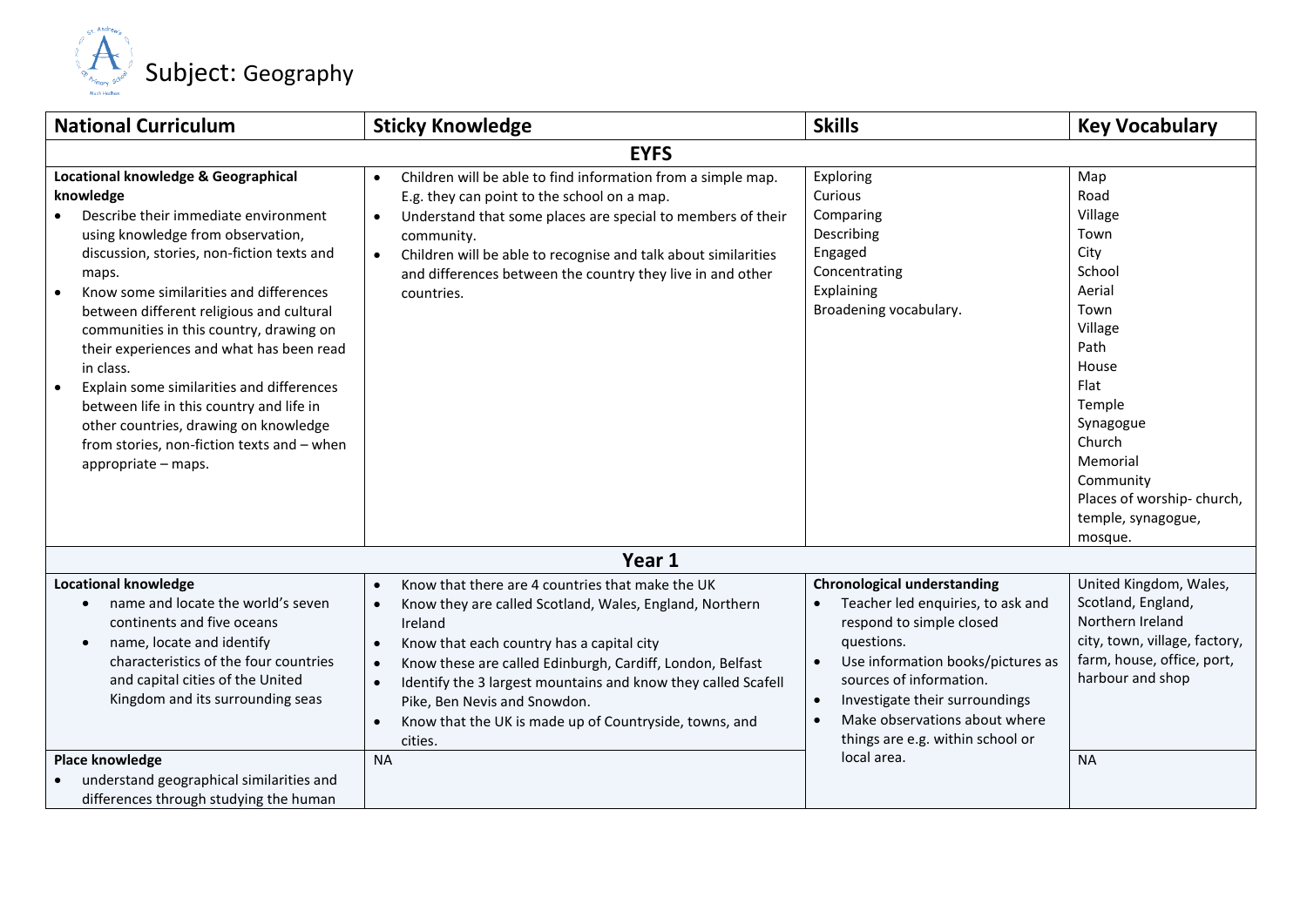

| and physical geography of a small area of<br>the United Kingdom, and of a small area in<br>a contrasting non-European country<br>Human and physical geography<br>Know that there are 4 seasons and are called Spring, Summer,<br>$\bullet$<br>identify seasonal and daily weather<br>Autumn, Winter (in that order)<br>patterns in the United Kingdom and the<br>Know there are different weather types<br>$\bullet$<br>location of hot and cold areas of the world<br>Know that some weathers are more typical of certain seasons<br>$\bullet$<br>in relation to the Equator and the North<br>Know that the weather can change daily<br>$\bullet$<br>and South Poles<br>Know that different types of weather can occur at the same<br>$\bullet$<br>use basic geographical vocabulary to refer<br>$\bullet$<br>time (rain and wind)<br>to:<br>key physical features, including:<br>beach, cliff, coast, forest, hill,<br>mountain, sea, ocean, river, soil,<br>valley, vegetation, season and<br>weather<br>key human features, including:<br>city, town, village, factory, farm,<br>house, office, port, harbour and<br>shop<br><b>Geographical skills and fieldwork</b><br>Know that an atlas is collection of maps<br>$\bullet$<br>use world maps, atlases and globes to<br>Know what a bird's eye view/aerial view is<br>$\bullet$<br>$\bullet$<br>identify the United Kingdom and its<br>countries, as well as the countries,<br>continents and oceans studied at this<br>key stage<br>use simple compass directions (North,<br>$\bullet$<br>South, East and West) and locational<br>and directional language [for example,<br>near and far; left and right], to<br>describe the location of features and<br>routes on a map<br>use aerial photographs and plan<br>$\bullet$<br>perspectives to recognise landmarks<br>and basic human and physical | Direction/Location<br>Follow directions (Up, down,<br>left/right, forwards/backwards)<br><b>Drawing maps</b><br>Draw picture maps of imaginary<br>places and from stories.<br>Representation<br>Use own symbols on imaginary<br>map.<br><b>Using maps</b><br>Use a simple picture map to move<br>around the school;<br>Recognise that it is about a place<br>Scale/Distance<br>Use relative vocabulary (e.g.<br>bigger/smaller, like/dislike)<br>Perspective<br>Draw around objects to make a<br>plan.<br><b>Map knowledge</b><br>Learn names of some places<br>within/around the UK. E.g. Home<br>town, cities, countries e.g. Wales,<br>France.<br>Style of map<br>Picture maps and globes | Spring<br>Summer<br>Autumn<br>Winter<br>Season<br>Weather<br>Atlas<br>Bird's eye view<br>Aerial view<br>Map<br>beach, forest, hill, sea,<br>ocean, river, |
|----------------------------------------------------------------------------------------------------------------------------------------------------------------------------------------------------------------------------------------------------------------------------------------------------------------------------------------------------------------------------------------------------------------------------------------------------------------------------------------------------------------------------------------------------------------------------------------------------------------------------------------------------------------------------------------------------------------------------------------------------------------------------------------------------------------------------------------------------------------------------------------------------------------------------------------------------------------------------------------------------------------------------------------------------------------------------------------------------------------------------------------------------------------------------------------------------------------------------------------------------------------------------------------------------------------------------------------------------------------------------------------------------------------------------------------------------------------------------------------------------------------------------------------------------------------------------------------------------------------------------------------------------------------------------------------------------------------------------------------------------------------------------------------------------------------------------------------------------------|----------------------------------------------------------------------------------------------------------------------------------------------------------------------------------------------------------------------------------------------------------------------------------------------------------------------------------------------------------------------------------------------------------------------------------------------------------------------------------------------------------------------------------------------------------------------------------------------------------------------------------------------------------------------------------------------|-----------------------------------------------------------------------------------------------------------------------------------------------------------|
|----------------------------------------------------------------------------------------------------------------------------------------------------------------------------------------------------------------------------------------------------------------------------------------------------------------------------------------------------------------------------------------------------------------------------------------------------------------------------------------------------------------------------------------------------------------------------------------------------------------------------------------------------------------------------------------------------------------------------------------------------------------------------------------------------------------------------------------------------------------------------------------------------------------------------------------------------------------------------------------------------------------------------------------------------------------------------------------------------------------------------------------------------------------------------------------------------------------------------------------------------------------------------------------------------------------------------------------------------------------------------------------------------------------------------------------------------------------------------------------------------------------------------------------------------------------------------------------------------------------------------------------------------------------------------------------------------------------------------------------------------------------------------------------------------------------------------------------------------------|----------------------------------------------------------------------------------------------------------------------------------------------------------------------------------------------------------------------------------------------------------------------------------------------------------------------------------------------------------------------------------------------------------------------------------------------------------------------------------------------------------------------------------------------------------------------------------------------------------------------------------------------------------------------------------------------|-----------------------------------------------------------------------------------------------------------------------------------------------------------|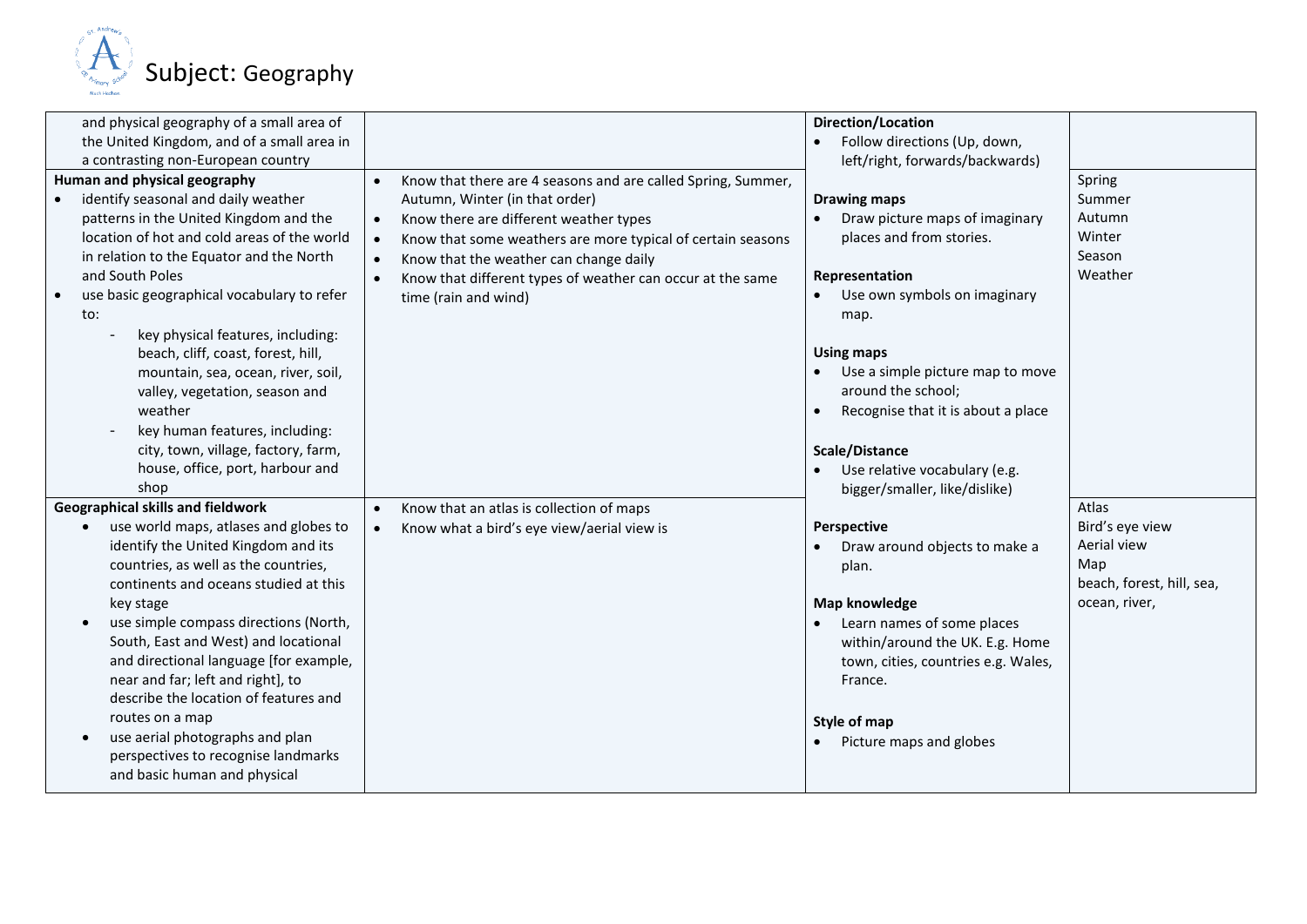

| features; devise a simple map; and use<br>and construct basic symbols in a key<br>use simple fieldwork and<br>observational skills to study the<br>geography of their school and its<br>grounds and the key human and<br>physical features of its surrounding<br>environment.                                                                                            |                                                                                                                                                                                                                                                                                                                                                                                                                                                                                                                                |                                                                                                                                                                                                                                                                                                                                 |                                               |
|--------------------------------------------------------------------------------------------------------------------------------------------------------------------------------------------------------------------------------------------------------------------------------------------------------------------------------------------------------------------------|--------------------------------------------------------------------------------------------------------------------------------------------------------------------------------------------------------------------------------------------------------------------------------------------------------------------------------------------------------------------------------------------------------------------------------------------------------------------------------------------------------------------------------|---------------------------------------------------------------------------------------------------------------------------------------------------------------------------------------------------------------------------------------------------------------------------------------------------------------------------------|-----------------------------------------------|
|                                                                                                                                                                                                                                                                                                                                                                          | Year <sub>2</sub>                                                                                                                                                                                                                                                                                                                                                                                                                                                                                                              |                                                                                                                                                                                                                                                                                                                                 |                                               |
| <b>Locational knowledge</b><br>name and locate the world's seven<br>$\bullet$<br>continents and five oceans<br>name, locate and identify<br>$\bullet$<br>characteristics of the four countries<br>and capital cities of the United<br>Kingdom and its surrounding seas                                                                                                   | Know that there are 7 continents and these are called North<br>$\bullet$<br>America, South America, Europe, Asia, Africa, Australia, and<br>Antarctica.<br>Know that there are 5 oceans and that they are called the<br>$\bullet$<br>Pacific, the Indian, the Atlantic, the Southern and Northern.<br>Know that the oceans are joined by seas.<br>$\bullet$<br>Know that the UK is an island and is surrounded by sea.<br>$\bullet$<br>Know that these seas are the Irish Sea, English channel, and<br>$\bullet$<br>North sea. | <b>Chronological understanding</b><br>Children encouraged to ask simple<br>geographical questions; Where is<br>it? What's it like?<br>Use NF books, stories, maps,<br>pictures/photos and internet as<br>sources of information.<br>Investigate their surroundings<br>Make appropriate observations<br>about why things happen. | Continent<br>Ocean<br>Sea<br>Island           |
| Place knowledge<br>understand geographical similarities and<br>$\bullet$<br>differences through studying the human<br>and physical geography of a small area of<br>the United Kingdom, and of a small area in<br>a contrasting non-European country                                                                                                                      | Know that Mugurameno is a village in Zambia<br>$\bullet$<br>Know that Zambia is a country within the continent of Africa<br>$\bullet$<br>Know that people may live their lives in a different way to us<br>$\bullet$<br>but there will also similarities.                                                                                                                                                                                                                                                                      | Make simple comparisons<br>between features of different<br>places.<br>Direction/Location<br>Follow directions (as yr 1 and and                                                                                                                                                                                                 | Africa<br>Zambia<br>Contrasting<br>Similarity |
| Human and physical geography<br>identify seasonal and daily weather<br>patterns in the United Kingdom and the<br>location of hot and cold areas of the world<br>in relation to the Equator and the North<br>and South Poles<br>use basic geographical vocabulary to refer<br>$\bullet$<br>to:<br>key physical features, including:<br>beach, cliff, coast, forest, hill, | Know the location of the equator and that this is the hottest<br>$\bullet$<br>part of the earth<br>Know the locations of the north and south poles and that<br>$\bullet$<br>these are the coldest parts of the world<br>Identify warmer countries and colder countries on a world<br>$\bullet$<br>map by their location.                                                                                                                                                                                                       | NSEW)<br><b>Drawing maps</b><br>Draw a map of a real or imaginary<br>place. (e.g. add detail to a sketch<br>map from aerial photograph)<br>Representation                                                                                                                                                                       | Equator<br>Earth<br>North Pole<br>South Pole  |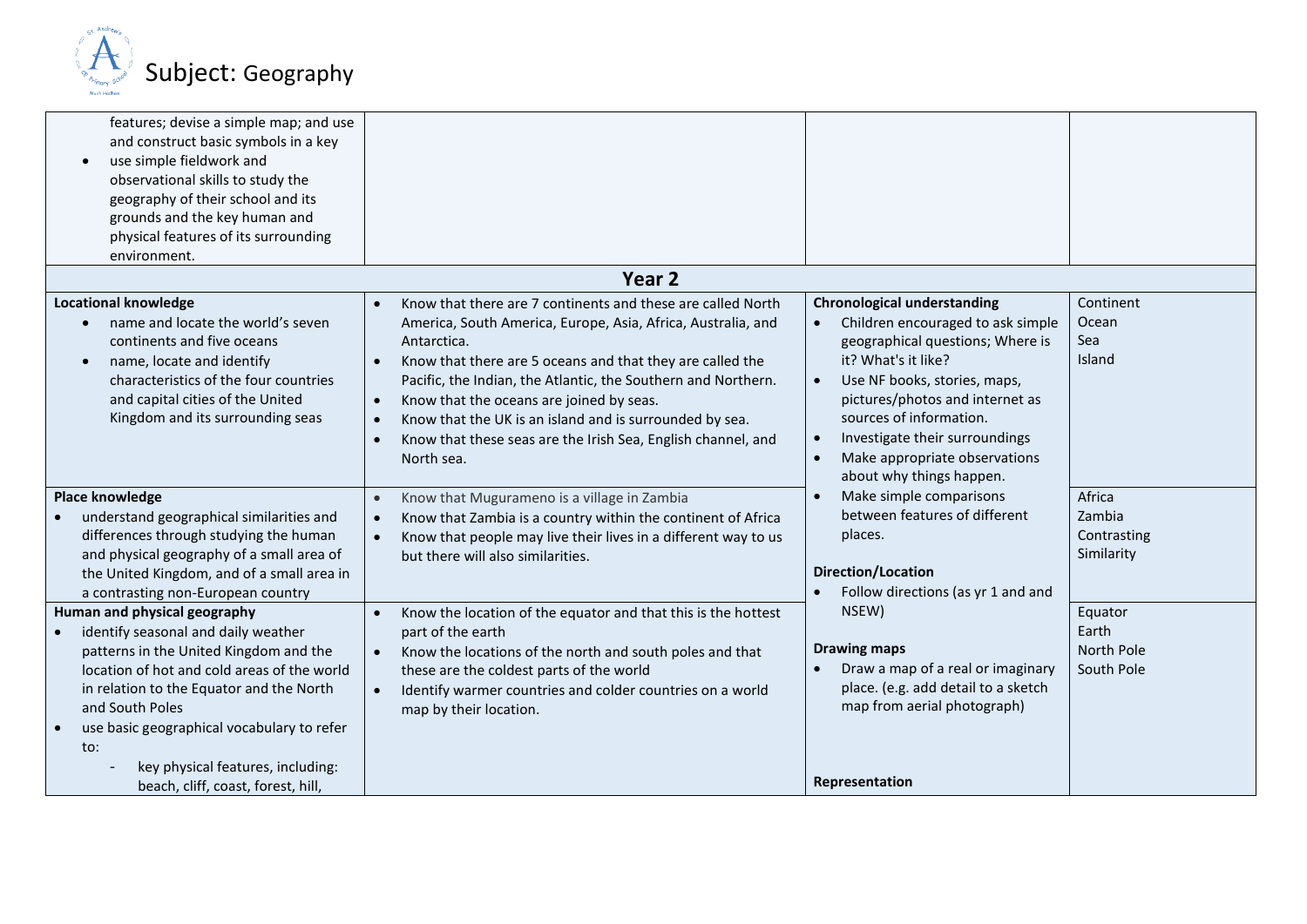

| mountain, sea, ocean, river, soil,<br>valley, vegetation, season and<br>weather<br>key human features, including:<br>city, town, village, factory, farm,<br>house, office, port, harbour and<br>shop<br><b>Geographical skills and fieldwork</b><br>use world maps, atlases and globes to<br>identify the United Kingdom and its<br>countries, as well as the countries,<br>continents and oceans studied at this<br>key stage<br>use simple compass directions (North,<br>South, East and West) and locational<br>and directional language [for example,<br>near and far; left and right], to<br>describe the location of features and<br>routes on a map<br>use aerial photographs and plan<br>perspectives to recognise landmarks | Know that maps can show different types of information<br>Know the purpose of a key<br>$\bullet$ | Begin to understand the need for<br>a key.<br>Use class agreed symbols to make<br>$\bullet$<br>a simple key.<br><b>Using maps</b><br>Follow a route on a map.<br>Use a plan view.<br>$\bullet$<br>Use an infant atlas to locate<br>$\bullet$<br>places.<br>Scale/Distance<br>Behin to spatially match places<br>(e.g. recognise UK on a small scale<br>and larger scale map)<br>Perspective<br>Look down on objects to make a<br>plan view map.<br><b>Map knowledge</b> | Compass<br>North<br>South<br>East<br>West<br>cliff, coast, mountain, soil,<br>valley, vegetation, |
|--------------------------------------------------------------------------------------------------------------------------------------------------------------------------------------------------------------------------------------------------------------------------------------------------------------------------------------------------------------------------------------------------------------------------------------------------------------------------------------------------------------------------------------------------------------------------------------------------------------------------------------------------------------------------------------------------------------------------------------|--------------------------------------------------------------------------------------------------|-------------------------------------------------------------------------------------------------------------------------------------------------------------------------------------------------------------------------------------------------------------------------------------------------------------------------------------------------------------------------------------------------------------------------------------------------------------------------|---------------------------------------------------------------------------------------------------|
|                                                                                                                                                                                                                                                                                                                                                                                                                                                                                                                                                                                                                                                                                                                                      |                                                                                                  |                                                                                                                                                                                                                                                                                                                                                                                                                                                                         |                                                                                                   |
|                                                                                                                                                                                                                                                                                                                                                                                                                                                                                                                                                                                                                                                                                                                                      |                                                                                                  |                                                                                                                                                                                                                                                                                                                                                                                                                                                                         |                                                                                                   |
|                                                                                                                                                                                                                                                                                                                                                                                                                                                                                                                                                                                                                                                                                                                                      |                                                                                                  |                                                                                                                                                                                                                                                                                                                                                                                                                                                                         |                                                                                                   |
|                                                                                                                                                                                                                                                                                                                                                                                                                                                                                                                                                                                                                                                                                                                                      |                                                                                                  |                                                                                                                                                                                                                                                                                                                                                                                                                                                                         |                                                                                                   |
|                                                                                                                                                                                                                                                                                                                                                                                                                                                                                                                                                                                                                                                                                                                                      |                                                                                                  |                                                                                                                                                                                                                                                                                                                                                                                                                                                                         |                                                                                                   |
|                                                                                                                                                                                                                                                                                                                                                                                                                                                                                                                                                                                                                                                                                                                                      |                                                                                                  |                                                                                                                                                                                                                                                                                                                                                                                                                                                                         |                                                                                                   |
|                                                                                                                                                                                                                                                                                                                                                                                                                                                                                                                                                                                                                                                                                                                                      |                                                                                                  |                                                                                                                                                                                                                                                                                                                                                                                                                                                                         |                                                                                                   |
|                                                                                                                                                                                                                                                                                                                                                                                                                                                                                                                                                                                                                                                                                                                                      |                                                                                                  |                                                                                                                                                                                                                                                                                                                                                                                                                                                                         |                                                                                                   |
|                                                                                                                                                                                                                                                                                                                                                                                                                                                                                                                                                                                                                                                                                                                                      |                                                                                                  |                                                                                                                                                                                                                                                                                                                                                                                                                                                                         |                                                                                                   |
|                                                                                                                                                                                                                                                                                                                                                                                                                                                                                                                                                                                                                                                                                                                                      |                                                                                                  |                                                                                                                                                                                                                                                                                                                                                                                                                                                                         |                                                                                                   |
|                                                                                                                                                                                                                                                                                                                                                                                                                                                                                                                                                                                                                                                                                                                                      |                                                                                                  |                                                                                                                                                                                                                                                                                                                                                                                                                                                                         |                                                                                                   |
|                                                                                                                                                                                                                                                                                                                                                                                                                                                                                                                                                                                                                                                                                                                                      |                                                                                                  |                                                                                                                                                                                                                                                                                                                                                                                                                                                                         |                                                                                                   |
|                                                                                                                                                                                                                                                                                                                                                                                                                                                                                                                                                                                                                                                                                                                                      |                                                                                                  |                                                                                                                                                                                                                                                                                                                                                                                                                                                                         |                                                                                                   |
|                                                                                                                                                                                                                                                                                                                                                                                                                                                                                                                                                                                                                                                                                                                                      |                                                                                                  |                                                                                                                                                                                                                                                                                                                                                                                                                                                                         |                                                                                                   |
|                                                                                                                                                                                                                                                                                                                                                                                                                                                                                                                                                                                                                                                                                                                                      |                                                                                                  |                                                                                                                                                                                                                                                                                                                                                                                                                                                                         |                                                                                                   |
| and basic human and physical                                                                                                                                                                                                                                                                                                                                                                                                                                                                                                                                                                                                                                                                                                         |                                                                                                  | Locate and name on UK map<br>$\bullet$                                                                                                                                                                                                                                                                                                                                                                                                                                  |                                                                                                   |
| features; devise a simple map; and use                                                                                                                                                                                                                                                                                                                                                                                                                                                                                                                                                                                                                                                                                               |                                                                                                  | major features e.g. London, River                                                                                                                                                                                                                                                                                                                                                                                                                                       |                                                                                                   |
| and construct basic symbols in a key                                                                                                                                                                                                                                                                                                                                                                                                                                                                                                                                                                                                                                                                                                 |                                                                                                  | Thames, home location, seas.                                                                                                                                                                                                                                                                                                                                                                                                                                            |                                                                                                   |
| use simple fieldwork and                                                                                                                                                                                                                                                                                                                                                                                                                                                                                                                                                                                                                                                                                                             |                                                                                                  |                                                                                                                                                                                                                                                                                                                                                                                                                                                                         |                                                                                                   |
| observational skills to study the                                                                                                                                                                                                                                                                                                                                                                                                                                                                                                                                                                                                                                                                                                    |                                                                                                  | Style of map                                                                                                                                                                                                                                                                                                                                                                                                                                                            |                                                                                                   |
| geography of their school and its                                                                                                                                                                                                                                                                                                                                                                                                                                                                                                                                                                                                                                                                                                    |                                                                                                  | Find land/sea on globe.                                                                                                                                                                                                                                                                                                                                                                                                                                                 |                                                                                                   |
| grounds and the key human and                                                                                                                                                                                                                                                                                                                                                                                                                                                                                                                                                                                                                                                                                                        |                                                                                                  | Use teacher drawn base maps.<br>$\bullet$                                                                                                                                                                                                                                                                                                                                                                                                                               |                                                                                                   |
| physical features of its surrounding                                                                                                                                                                                                                                                                                                                                                                                                                                                                                                                                                                                                                                                                                                 |                                                                                                  | Use large scale OS maps.<br>$\bullet$                                                                                                                                                                                                                                                                                                                                                                                                                                   |                                                                                                   |
| environment.                                                                                                                                                                                                                                                                                                                                                                                                                                                                                                                                                                                                                                                                                                                         |                                                                                                  | Use an infant atlas<br>$\bullet$                                                                                                                                                                                                                                                                                                                                                                                                                                        |                                                                                                   |
|                                                                                                                                                                                                                                                                                                                                                                                                                                                                                                                                                                                                                                                                                                                                      |                                                                                                  |                                                                                                                                                                                                                                                                                                                                                                                                                                                                         |                                                                                                   |
|                                                                                                                                                                                                                                                                                                                                                                                                                                                                                                                                                                                                                                                                                                                                      |                                                                                                  |                                                                                                                                                                                                                                                                                                                                                                                                                                                                         |                                                                                                   |
|                                                                                                                                                                                                                                                                                                                                                                                                                                                                                                                                                                                                                                                                                                                                      |                                                                                                  |                                                                                                                                                                                                                                                                                                                                                                                                                                                                         |                                                                                                   |
|                                                                                                                                                                                                                                                                                                                                                                                                                                                                                                                                                                                                                                                                                                                                      |                                                                                                  |                                                                                                                                                                                                                                                                                                                                                                                                                                                                         |                                                                                                   |
|                                                                                                                                                                                                                                                                                                                                                                                                                                                                                                                                                                                                                                                                                                                                      |                                                                                                  |                                                                                                                                                                                                                                                                                                                                                                                                                                                                         |                                                                                                   |
|                                                                                                                                                                                                                                                                                                                                                                                                                                                                                                                                                                                                                                                                                                                                      |                                                                                                  |                                                                                                                                                                                                                                                                                                                                                                                                                                                                         |                                                                                                   |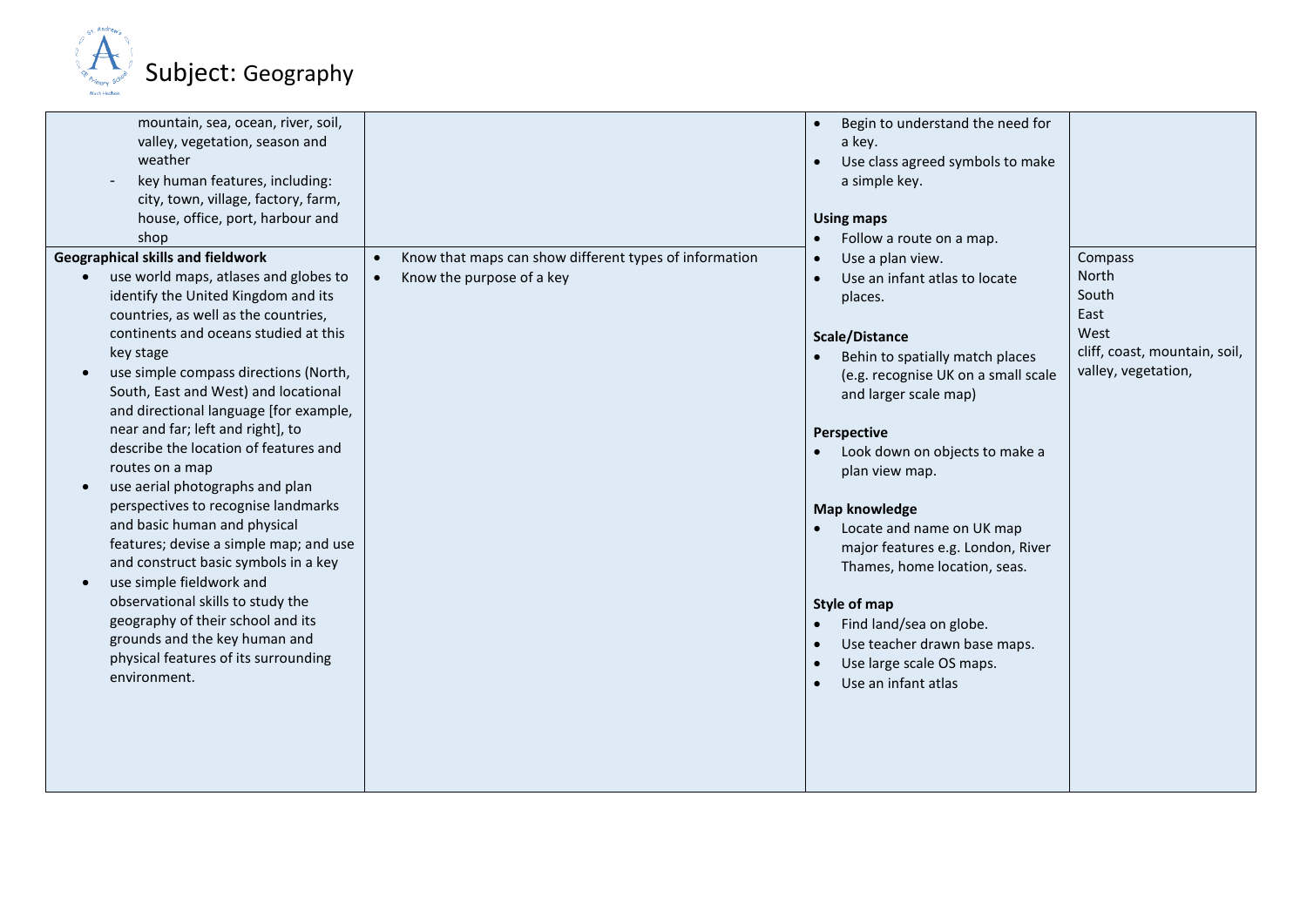

|                                                                                                                                                                                                                                                                                                                                                                                                                                                                                                                                                                                                                                                                                                                                                                                                                                                                                                                 | Year <sub>3</sub>                                                                                                                                                                                                                                                                                                                                                                                               |                                                                                                                                                                                                                                                                                                                                                                                                                                                                                                                                                                                                                                                                                                                                                                     |                                                                                                                                                                                                                                                               |  |
|-----------------------------------------------------------------------------------------------------------------------------------------------------------------------------------------------------------------------------------------------------------------------------------------------------------------------------------------------------------------------------------------------------------------------------------------------------------------------------------------------------------------------------------------------------------------------------------------------------------------------------------------------------------------------------------------------------------------------------------------------------------------------------------------------------------------------------------------------------------------------------------------------------------------|-----------------------------------------------------------------------------------------------------------------------------------------------------------------------------------------------------------------------------------------------------------------------------------------------------------------------------------------------------------------------------------------------------------------|---------------------------------------------------------------------------------------------------------------------------------------------------------------------------------------------------------------------------------------------------------------------------------------------------------------------------------------------------------------------------------------------------------------------------------------------------------------------------------------------------------------------------------------------------------------------------------------------------------------------------------------------------------------------------------------------------------------------------------------------------------------------|---------------------------------------------------------------------------------------------------------------------------------------------------------------------------------------------------------------------------------------------------------------|--|
| <b>Locational knowledge</b><br>Locate the world's countries, using maps to<br>focus on Europe (including the location of<br>Russia) and North and South America,<br>concentrating on their environmental<br>regions, key physical and human<br>characteristics, countries, and major cities<br>Name and locate counties and cities of the<br>United Kingdom, geographical regions and<br>their identifying human and physical<br>characteristics, key topographical features<br>(including hills, mountains, coasts and<br>rivers), and land-use patterns; and<br>understand how some of these aspects<br>have changed over time<br>Identify the position and significance of<br>latitude, longitude, Equator, Northern<br>Hemisphere, Southern Hemisphere, the<br>Tropics of Cancer and Capricorn, Arctic and<br>Antarctic Circle, the Prime/Greenwich<br>Meridian and time zones (including day<br>and night) | <b>Europe</b><br>Name some key characteristics of Europe (physical and<br>$\bullet$<br>human)<br>Describe some of the cuisines from Czech Rep, Bucharest,<br>$\bullet$<br>Belgium, Portugal, Spain<br>Describe some characteristics of the Mediterranean region<br>$\bullet$<br>explain why tourists visit the Mediterranean<br>$\bullet$<br>Describe some current news events from the Mediterranean<br>region | <b>Chronological understanding</b><br>Begin to ask/initiate geographical<br>questions.<br>Use NF books, stories, atlases,<br>$\bullet$<br>pictures/photos and internet as<br>sources of information.<br>Investigate places and themes at<br>more than one scale<br>Begin to collect and record<br>evidence<br>Analyse evidence and begin to<br>draw conclusions e.g. make<br>comparisons between two<br>locations using photos/ pictures,<br>temperatures in different<br>locations.<br><b>Direction/Location</b><br>Use 4 compass points to<br>follow/give directions:<br>Use letter/no. co-ordinates to<br>$\bullet$<br>locate features on a map.<br><b>Drawing maps</b><br>Try to make a map of a short<br>route experienced, with features<br>in correct order; | Europe, European Union,<br>Germany, Italy,<br>Mediterranean, Poland,<br>Scandinavia, polar, Russia,<br>Spain, temperate, Ukraine,<br>France, civilisation, leisure,<br>resort, Mediterranean<br>Sea, service industry,<br>tourism, border, European<br>Union, |  |
| <b>Place Knowledge</b><br>Understand geographical similarities and<br>differences through the study of human<br>and physical geography of a region of the<br>United Kingdom, a region in a European<br>country, and a region within North or<br>South America                                                                                                                                                                                                                                                                                                                                                                                                                                                                                                                                                                                                                                                   | <b>Greece</b><br>Explain some of the reasons why people migrate from Syria to<br>$\bullet$<br>Greece<br>Describe contrasting aspects of the landscape of Greece<br>$\bullet$<br>Investigate some of the main features of Athens<br>$\bullet$<br>Compare daily life for a child in Athens with my own<br>$\bullet$                                                                                               | Try to make a simple scale<br>drawing.<br>Representation<br>Know why a key is needed.<br>Use standard symbols.<br>$\bullet$                                                                                                                                                                                                                                                                                                                                                                                                                                                                                                                                                                                                                                         | Greece, Syria, migrant,<br>refugee, agricultural,<br>coastal, industrial,<br>Mediterranean, Mountain,<br>residential, rural, urban,<br>wilderness, Athens, Attica,<br>civilisation, itinerary,<br>Parthenon, Peloponnese,                                     |  |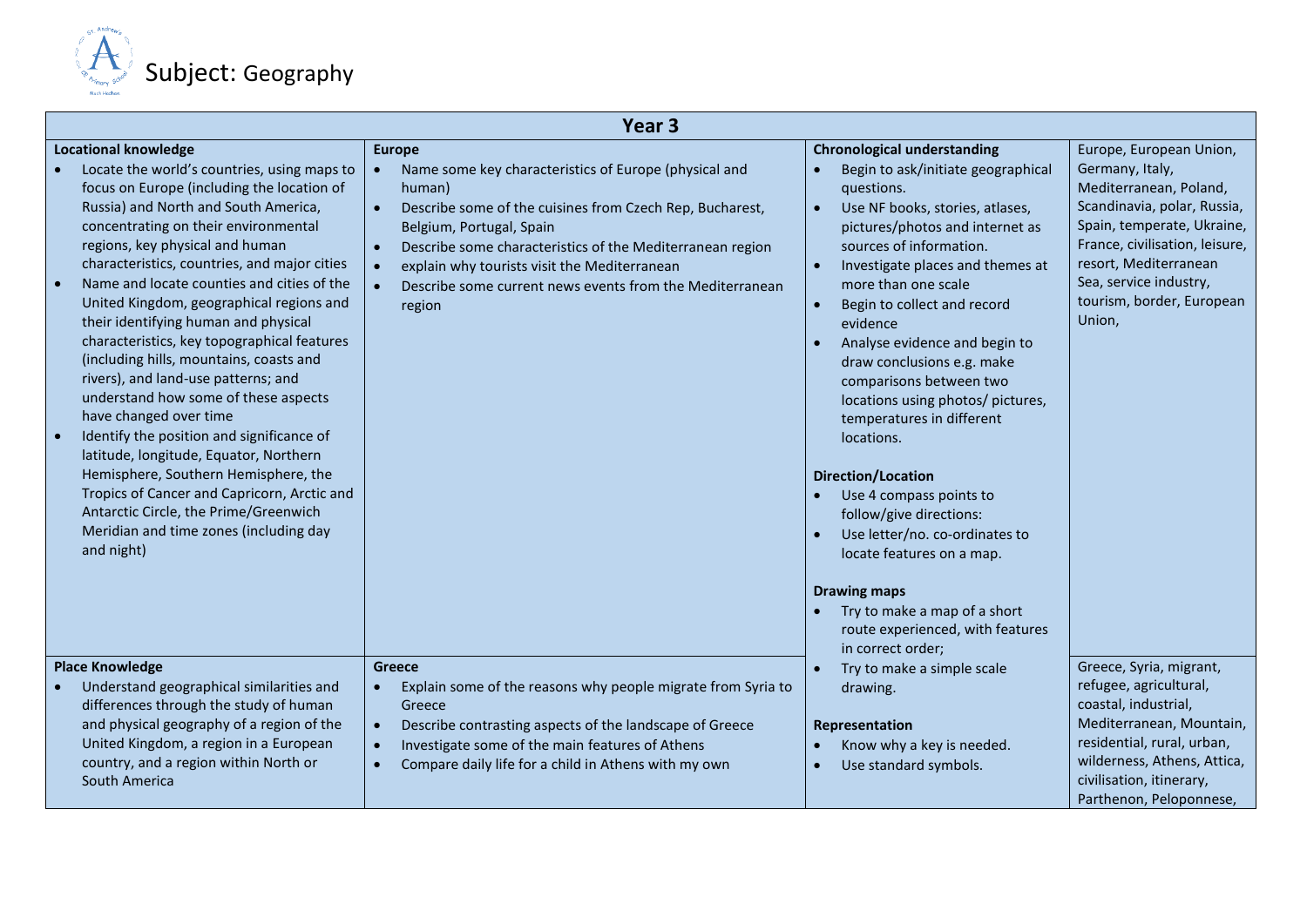

|                                             |                                                                  | <b>Using maps</b>                  | Piraeus, port, Acropolis,      |
|---------------------------------------------|------------------------------------------------------------------|------------------------------------|--------------------------------|
|                                             |                                                                  | Locate places on larger scale maps | climate, coastal, pollution    |
| <b>Human and Physical Geography</b>         | <b>Mountains</b>                                                 | e.g. map of Europe. Follow a route | Ben Nevis, Himalayas,          |
| Describe and understand key aspects of      | Describe what a mountain is and locate the world's 'Seven        | on a map with some accuracy.       | Mount, Snowdon, Pacific        |
| physical geography, including: climate      | Summits' on a map.                                               | (e.g. whilst orienteering)         | Ring of Fire, Scafell Pike,    |
| zones, biomes and vegetation belts, rivers, | Describe the key features of mountains and how they are          |                                    | Slieve Donard, alpine,         |
| mountains, volcanoes and earthquakes,       | formed.                                                          | <b>Scale/Distance</b>              | avalanche, landform,           |
| and the water cycle                         | Describe the climate of the mountains and explore mountain       | Begin to match boundaries (E.g.    | slope, summit, valley,         |
| Describe and understand key aspects of:     | life.                                                            | find same boundary of a country    | altitude, height above sea     |
| human geography, including: types of        | Explore and locate the UK's highest mountains.<br>$\bullet$      | on different scale maps.)          | level, map index, map          |
| settlement and land use, economic activity  | Recognise the importance of the Himalayas for people living in   |                                    | reference, scale bar           |
| including trade links, and the distribution | the region.                                                      | <b>Perspective</b>                 |                                |
| of natural resources including energy,      | Find out about a world-famous mountain or mountainous            | Begin to draw a sketch map from    | Active, ash cloud, central     |
| food, minerals and water                    | region                                                           | a high view point.                 | vent, crater, dormant,         |
|                                             |                                                                  |                                    | erupt, extinct, magma,         |
|                                             | <b>Volcanoes</b>                                                 | <b>Map knowledge</b>               | mudflow, natural hazard,       |
|                                             | Find out about the structure of the Earth                        | Begin to identify points on maps   | core, crust, mantle,           |
|                                             | Describe what happens at the boundaries between the Earth's      | A,B and C                          | movement, plate                |
|                                             | plates.                                                          |                                    | boundary, damage,              |
|                                             | Describe and explain the key features of a volcano.<br>$\bullet$ | <b>Style of map</b>                | disaster, destruction, aid,    |
|                                             | Locate a range of famous volcanoes and find out some key         | Use large scale OS maps.           | evacuate, recover, relief,     |
|                                             | facts, including when the volcanoes last erupted.                | Begin to use map sites on          | warning                        |
|                                             | The effects of a volcanic eruption.<br>$\bullet$                 | internet.                          |                                |
|                                             |                                                                  | Begin to use junior atlases.       | Aftershock, earthquake,        |
|                                             | Advantages and disadvantages of living near a volcano.           | Begin to identify features on      | natural hazard, pressure,      |
|                                             |                                                                  | aerial/oblique photographs.        | shake, tsunami, epicentre,     |
|                                             | <b>Earthquakes</b>                                               |                                    | fault, fault line, plate,      |
|                                             | Explain why earthquakes occur.                                   |                                    | plate boundary,                |
|                                             | Locate where famous earthquakes have occurred and find out       |                                    | avalanche, damage,             |
|                                             | some key facts                                                   |                                    | destruction, disaster,         |
|                                             | Identify the effect of earthquakes on land and people.           |                                    | emergency, aid, evacuate,      |
|                                             | Identify the help people need after an earthquake.<br>$\bullet$  |                                    | recover, relief, search and    |
|                                             | Identify how to prepare for an earthquake.                       |                                    | rescue team, shelter,          |
|                                             |                                                                  |                                    | ShelterBox, wave, Richter      |
|                                             |                                                                  |                                    | scale, flooding, ring of fire, |
|                                             |                                                                  |                                    | seismograph,                   |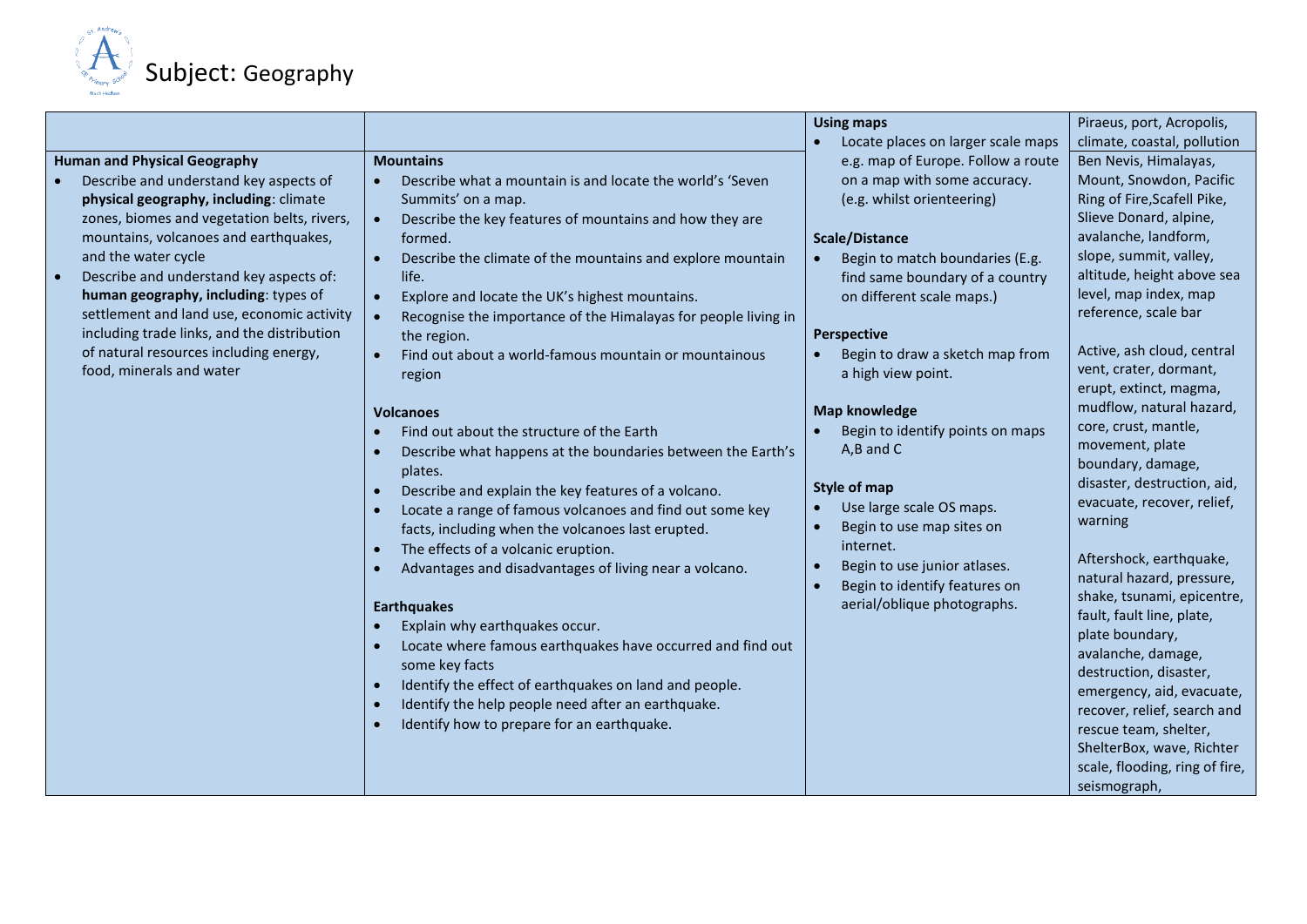

|                                                                                                                                                                                                                                                                                                                                                                                                                                                                                                                                                                                                                                                                                                                                                                 |                                                                                                                                                                                                                                                                                                                                                                                                                                                                                                                                                                                                                                                                          |                                                                                                                                                                                                                                                                                                                                                                                                                                                                                            | seismometer, landslide,<br>long term, short term                                                                                                                                                                                                                                                                           |
|-----------------------------------------------------------------------------------------------------------------------------------------------------------------------------------------------------------------------------------------------------------------------------------------------------------------------------------------------------------------------------------------------------------------------------------------------------------------------------------------------------------------------------------------------------------------------------------------------------------------------------------------------------------------------------------------------------------------------------------------------------------------|--------------------------------------------------------------------------------------------------------------------------------------------------------------------------------------------------------------------------------------------------------------------------------------------------------------------------------------------------------------------------------------------------------------------------------------------------------------------------------------------------------------------------------------------------------------------------------------------------------------------------------------------------------------------------|--------------------------------------------------------------------------------------------------------------------------------------------------------------------------------------------------------------------------------------------------------------------------------------------------------------------------------------------------------------------------------------------------------------------------------------------------------------------------------------------|----------------------------------------------------------------------------------------------------------------------------------------------------------------------------------------------------------------------------------------------------------------------------------------------------------------------------|
| <b>Geographical skills and fieldwork</b><br>Use maps, atlases, globes and<br>digital/computer mapping to locate<br>countries and describe features studied -<br>all<br>Use the eight points of a compass, four and<br>$\bullet$<br>six-figure grid references, symbols and key<br>(including the use of Ordnance Survey<br>maps) to build their knowledge of the<br>United Kingdom and the wider world<br>Use fieldwork to observe, measure, record<br>and present the human and physical<br>features in the local area using a range of<br>methods, including sketch maps, plans and<br>graphs, and digital technologies.                                                                                                                                      | $\bullet$<br>Using a range of maps and atlases; locate a variety of<br>countries and capitals, identify lines of longitude and latitude<br>Using an Ordnance Survey map 1:50,000;<br>$\bullet$<br>Explain a range of OS symbols and key<br>$\bullet$<br>Begin to demonstrate an understanding of the eight points of<br>$\bullet$<br>a compass<br>Compare and contrast human and physical features using<br>$\bullet$<br>terrestrial, aerial and satellite photographs<br>observe and measure (e.g. rainfall, temperature)<br>$\bullet$<br>Demonstrate an understanding of recording, presenting and<br>$\bullet$<br>interpreting data (bar charts, tables, line graphs) |                                                                                                                                                                                                                                                                                                                                                                                                                                                                                            | Compass, atlas, north,<br>south, east, west, north<br>east, south east, north<br>west, south west<br>Weather maps, climate<br>maps, physical, human, OS<br>Maps                                                                                                                                                            |
|                                                                                                                                                                                                                                                                                                                                                                                                                                                                                                                                                                                                                                                                                                                                                                 | Year 4                                                                                                                                                                                                                                                                                                                                                                                                                                                                                                                                                                                                                                                                   |                                                                                                                                                                                                                                                                                                                                                                                                                                                                                            |                                                                                                                                                                                                                                                                                                                            |
| <b>Locational knowledge</b><br>Locate the world's countries, using maps to<br>focus on Europe (including the location of<br>Russia) and North and South America,<br>concentrating on their environmental<br>regions, key physical and human<br>characteristics, countries, and major cities<br>Name and locate counties and cities of the<br>United Kingdom, geographical regions and<br>their identifying human and physical<br>characteristics, key topographical features<br>(including hills, mountains, coasts and<br>rivers), and land-use patterns; and<br>understand how some of these aspects<br>have changed over time<br>Identify the position and significance of<br>latitude, longitude, Equator, Northern<br>Hemisphere, Southern Hemisphere, the | <b>United Kingdom</b><br>Compare and contrast the different countries of the UK.<br>$\bullet$<br>Identify where I live in the UK and locate the UK's major cities.<br>$\bullet$<br>Identify physical characteristics of the United Kingdom.<br>$\bullet$<br>Understand how people have affected the United Kingdom's<br>$\bullet$<br>landscape.<br>Describe and explain the sorts of industries in which people in<br>$\bullet$<br>the United Kingdom work.<br>Understand the different types of energy sources used in the<br>$\bullet$<br>United Kingdom. Evaluate the advantages and disadvantages<br>of wind energy.                                                 | <b>Chronological understanding</b><br>Ask and respond to questions and<br>offer their own ideas.<br>$\bullet$<br>Extend to satellite images, aerial<br>photographs<br>Investigate places and themes at<br>more than one scale<br>Collect and record evidence with<br>some aid<br>Analyse evidence and draw<br>conclusions e.g. make<br>comparisons between locations<br>photos/pictures/ maps<br><b>Direction/Location</b><br>Use 4 compass points well:<br>Begin to use 8 compass points; | Hamlet, village, town,<br>market town, city, capital<br>city, rural, urban,<br>agriculture, housing,<br>manufacturing, recreation,<br>retail, transport, farming,<br>manufacturing, mining,<br>service industry, trade<br>links, food, fossil fuel,<br>mineral, water, wood,<br>renewable energy, non-<br>renewable energy |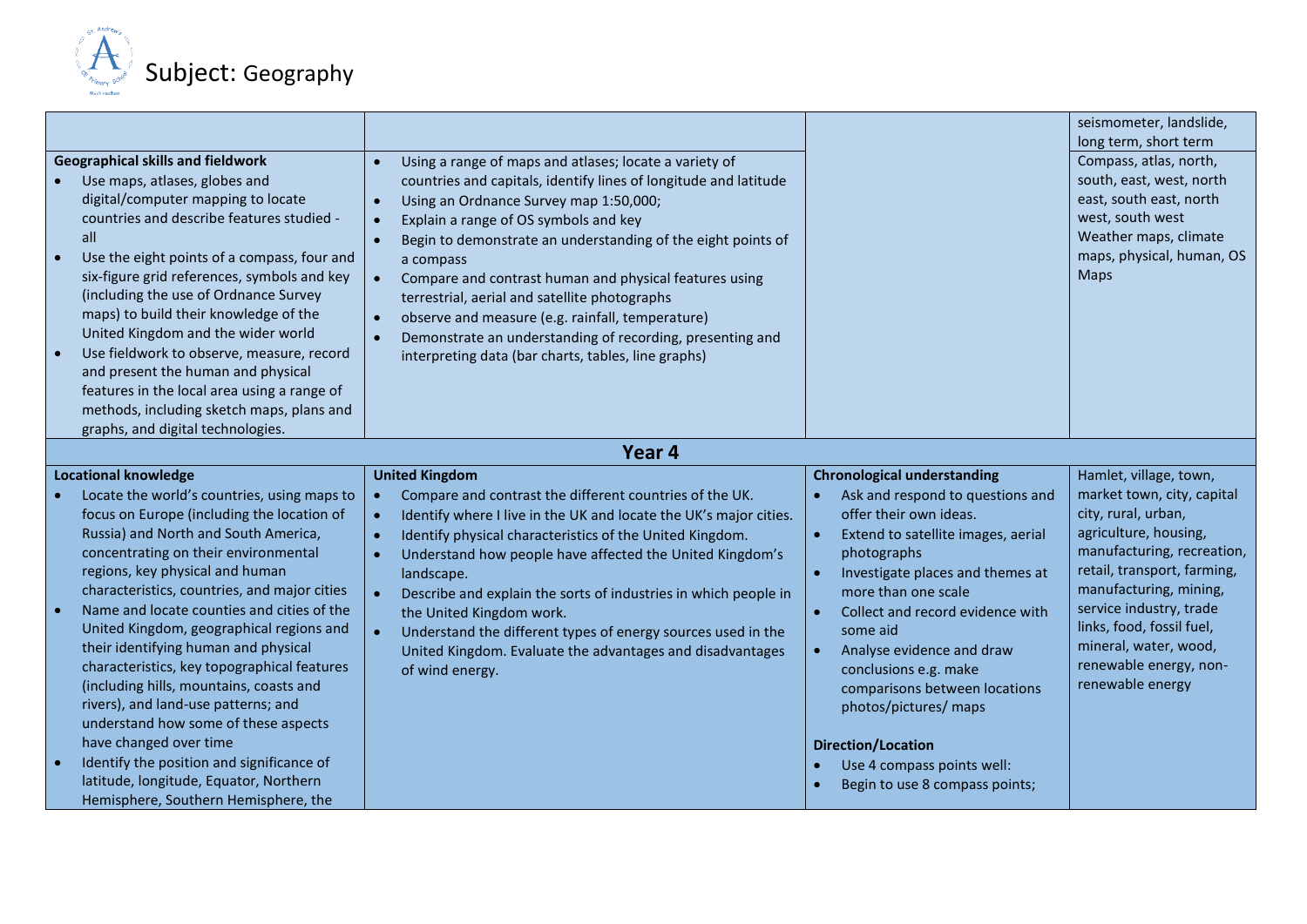

| Tropics of Cancer and Capricorn, Arctic and<br>Antarctic Circle, the Prime/Greenwich<br>Meridian and time zones (including day<br>and night)<br><b>Place Knowledge</b>                                                                                                                                                                                                                                                                                                                       | <b>Region of UK</b>                                                                                                                                                                                                                                                                                                                                                                                                                                                                                                                                                                                                                                                                                                              | Use letter/no. co-ordinates to<br>locate features on a map<br>confidently.<br><b>Drawing maps</b>                                                                                                                                                                                                                                             |                                                                                                                                                                                                                                                                                   |
|----------------------------------------------------------------------------------------------------------------------------------------------------------------------------------------------------------------------------------------------------------------------------------------------------------------------------------------------------------------------------------------------------------------------------------------------------------------------------------------------|----------------------------------------------------------------------------------------------------------------------------------------------------------------------------------------------------------------------------------------------------------------------------------------------------------------------------------------------------------------------------------------------------------------------------------------------------------------------------------------------------------------------------------------------------------------------------------------------------------------------------------------------------------------------------------------------------------------------------------|-----------------------------------------------------------------------------------------------------------------------------------------------------------------------------------------------------------------------------------------------------------------------------------------------------------------------------------------------|-----------------------------------------------------------------------------------------------------------------------------------------------------------------------------------------------------------------------------------------------------------------------------------|
| Understand geographical similarities and<br>differences through the study of human<br>and physical geography of a region of the<br>United Kingdom, a region in a European<br>country, and a region within North or<br>South America                                                                                                                                                                                                                                                          | See location knowledge                                                                                                                                                                                                                                                                                                                                                                                                                                                                                                                                                                                                                                                                                                           | Draw a map of a short route<br>experienced, with features in<br>correct order;<br>Make a simple scale drawing.<br>Representation                                                                                                                                                                                                              |                                                                                                                                                                                                                                                                                   |
| <b>Human and Physical Geography</b><br>Describe and understand key aspects of<br>physical geography, including: climate<br>zones, biomes and vegetation belts, rivers,<br>mountains, volcanoes and earthquakes,<br>and the water cycle<br>Describe and understand key aspects of:<br>human geography, including: types of<br>settlement and land use, economic activity<br>including trade links, and the distribution<br>of natural resources including energy,<br>food, minerals and water | <b>Rivers and Water cycle</b><br>Describe the water cycle, explain what a river is and locate the<br>$\bullet$<br>world's longest rivers on a map.<br>Describe how rivers are used around the world.<br>$\bullet$<br>Identify the stages and features of a river, and the way that<br>$\bullet$<br>land use changes from the source to the mouth.<br>Recognise and explain how human activity affects rivers<br>$\bullet$<br>Recognise and explain how flooding affects communities.<br>$\bullet$<br>Identify the key characteristics of one of the world's longest<br>$\bullet$<br>rivers.<br><b>Economic activity including trade links</b><br>distribution of natural resources including energy, food, minerals<br>and water | Know why a key is needed.<br>Begin to recognise symbols on an<br>OS map.<br><b>Using maps</b><br>Locate places on large scale maps,<br>(e.g. Find UK or India on globe)<br>Follow a route on a large scale<br>map.<br><b>Scale/Distance</b><br>Begin to match boundaries (E.g.<br>find same boundary of a county<br>on different scale maps.) | Polar ice caps, mountain<br>glacier, waterway,<br>transport, pollution, river<br>banks, meander, ocean,<br>lake, dam, flood plain,<br>irrigation, stream,<br>channel, tributaries, sea,<br>disaster, lower course,<br>middle course, upper<br>course, mouth, source,<br>waterfall |
| <b>Geographical skills and fieldwork</b><br>Use maps, atlases, globes and<br>digital/computer mapping to locate<br>countries and describe features studied -<br>all<br>Use the eight points of a compass, four and<br>six-figure grid references, symbols and key<br>(including the use of Ordnance Survey<br>maps) to build their knowledge of the<br>United Kingdom and the wider world                                                                                                    | Using a range of maps and atlases (digital online mapping and<br>data retrieval (google earth): locate the equator, the Tropics<br>of Cancer and Capricorn<br>Know how to plan a journey within the UK, using a road map<br>$\bullet$<br>Using an Ordnance Survey map 1:50,000;<br>$\bullet$<br>Explain and use an increased range of OS symbols and key<br>$\bullet$<br>Four figure grid references<br>$\bullet$<br>Spot heights<br>$\bullet$<br>Estimate area<br>$\bullet$<br>Demonstrate an understanding of the eight points of a<br>$\bullet$<br>compass                                                                                                                                                                    | <b>Perspective</b><br>Draw a sketch map from a high<br>view point.<br><b>Map knowledge</b><br>Begin to identify significant places<br>and environments<br>Style of map<br>Use large and medium scale OS<br>maps.                                                                                                                              | Weather maps, climate<br>maps, thematic maps,<br>spot heights, north-west<br>etc, scale line, digital<br>online mapping and data<br>retrieval (google earth),<br>OS maps                                                                                                          |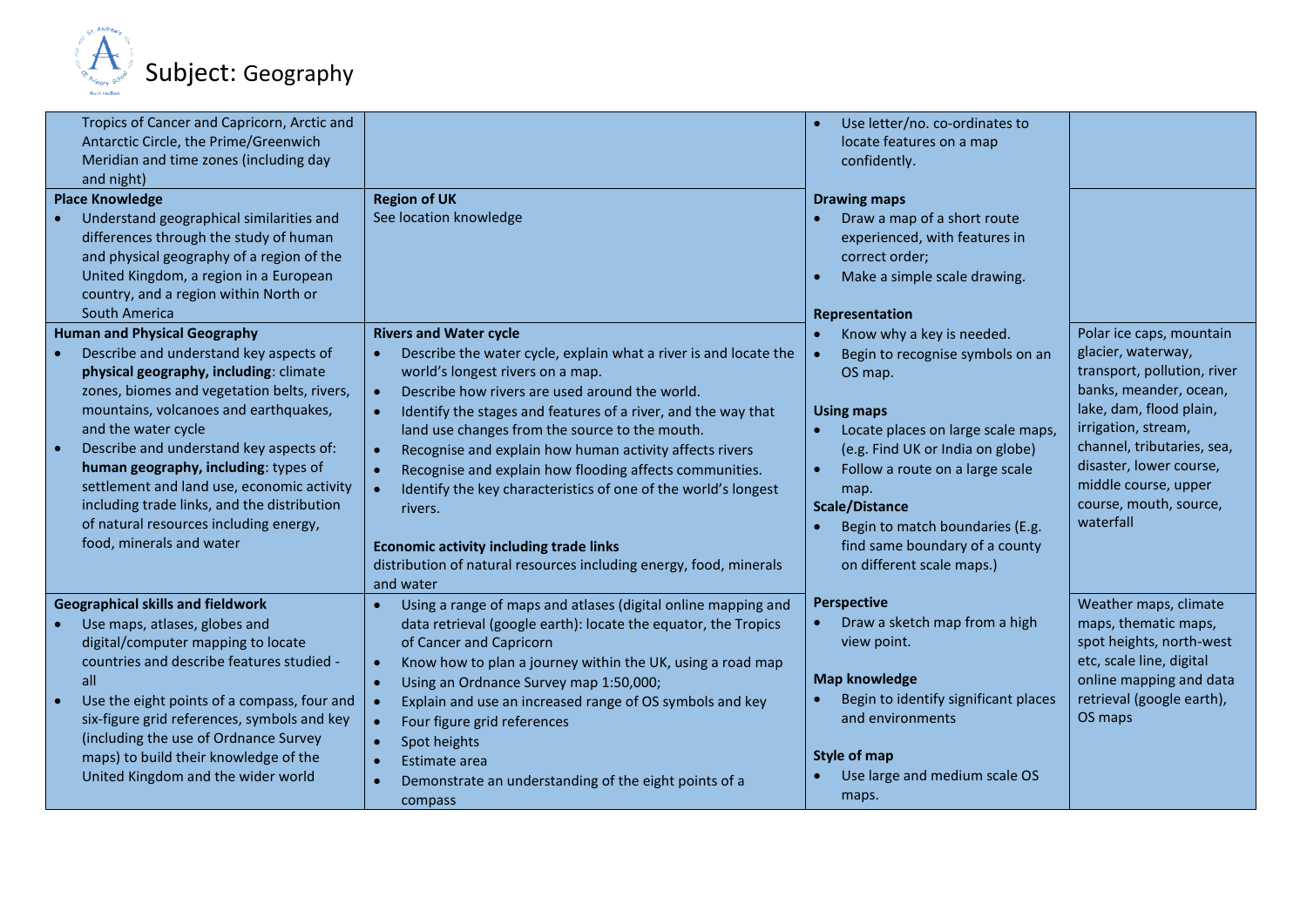

| Use fieldwork to observe, measure, record                                                                                                                                                                                                                                                                                                                                                                                                                                                                                                                                                                                                                                                                                                                                                                                                                          | Estimate straight line distances using a scale line<br>$\bullet$                                                                                                                                                                                                                                                                                                                                                                                                                                                                                      | Use junior atlases.                                                                                                                                                                                                                                                                                                                                                                                                                                                                                                                                                                          |                                                                                                                                                                                                                                                             |
|--------------------------------------------------------------------------------------------------------------------------------------------------------------------------------------------------------------------------------------------------------------------------------------------------------------------------------------------------------------------------------------------------------------------------------------------------------------------------------------------------------------------------------------------------------------------------------------------------------------------------------------------------------------------------------------------------------------------------------------------------------------------------------------------------------------------------------------------------------------------|-------------------------------------------------------------------------------------------------------------------------------------------------------------------------------------------------------------------------------------------------------------------------------------------------------------------------------------------------------------------------------------------------------------------------------------------------------------------------------------------------------------------------------------------------------|----------------------------------------------------------------------------------------------------------------------------------------------------------------------------------------------------------------------------------------------------------------------------------------------------------------------------------------------------------------------------------------------------------------------------------------------------------------------------------------------------------------------------------------------------------------------------------------------|-------------------------------------------------------------------------------------------------------------------------------------------------------------------------------------------------------------------------------------------------------------|
| and present the human and physical                                                                                                                                                                                                                                                                                                                                                                                                                                                                                                                                                                                                                                                                                                                                                                                                                                 | Compare and contrast human and physical features using<br>$\bullet$                                                                                                                                                                                                                                                                                                                                                                                                                                                                                   | Use map sites on internet.                                                                                                                                                                                                                                                                                                                                                                                                                                                                                                                                                                   |                                                                                                                                                                                                                                                             |
| features in the local area using a range of                                                                                                                                                                                                                                                                                                                                                                                                                                                                                                                                                                                                                                                                                                                                                                                                                        | terrestrial, aerial and satellite photographs                                                                                                                                                                                                                                                                                                                                                                                                                                                                                                         | Identify features on aerial/oblique                                                                                                                                                                                                                                                                                                                                                                                                                                                                                                                                                          |                                                                                                                                                                                                                                                             |
| methods, including sketch maps, plans and                                                                                                                                                                                                                                                                                                                                                                                                                                                                                                                                                                                                                                                                                                                                                                                                                          | observe and measure (e.g. rainfall, temperature)<br>$\bullet$                                                                                                                                                                                                                                                                                                                                                                                                                                                                                         | photographs.                                                                                                                                                                                                                                                                                                                                                                                                                                                                                                                                                                                 |                                                                                                                                                                                                                                                             |
| graphs, and digital technologies.                                                                                                                                                                                                                                                                                                                                                                                                                                                                                                                                                                                                                                                                                                                                                                                                                                  | Demonstrate an understanding of recording, presenting and<br>$\bullet$                                                                                                                                                                                                                                                                                                                                                                                                                                                                                |                                                                                                                                                                                                                                                                                                                                                                                                                                                                                                                                                                                              |                                                                                                                                                                                                                                                             |
|                                                                                                                                                                                                                                                                                                                                                                                                                                                                                                                                                                                                                                                                                                                                                                                                                                                                    | interpreting data (bar charts, tables, line graphs, flow line)                                                                                                                                                                                                                                                                                                                                                                                                                                                                                        |                                                                                                                                                                                                                                                                                                                                                                                                                                                                                                                                                                                              |                                                                                                                                                                                                                                                             |
|                                                                                                                                                                                                                                                                                                                                                                                                                                                                                                                                                                                                                                                                                                                                                                                                                                                                    | Year 5                                                                                                                                                                                                                                                                                                                                                                                                                                                                                                                                                |                                                                                                                                                                                                                                                                                                                                                                                                                                                                                                                                                                                              |                                                                                                                                                                                                                                                             |
| <b>Locational knowledge</b>                                                                                                                                                                                                                                                                                                                                                                                                                                                                                                                                                                                                                                                                                                                                                                                                                                        | <b>South America</b>                                                                                                                                                                                                                                                                                                                                                                                                                                                                                                                                  | <b>Chronological understanding</b>                                                                                                                                                                                                                                                                                                                                                                                                                                                                                                                                                           | Brasilia, Cerro Aconcagua,                                                                                                                                                                                                                                  |
| Locate the world's countries, using maps to<br>focus on Europe (including the location of<br>Russia) and North and South America,<br>concentrating on their environmental<br>regions, key physical and human<br>characteristics, countries, and major cities<br>Name and locate counties and cities of the<br>United Kingdom, geographical regions and<br>their identifying human and physical<br>characteristics, key topographical features<br>(including hills, mountains, coasts and<br>rivers), and land-use patterns; and<br>understand how some of these aspects<br>have changed over time<br>Identify the position and significance of<br>latitude, longitude, Equator, Northern<br>Hemisphere, Southern Hemisphere, the<br>Tropics of Cancer and Capricorn, Arctic and<br>Antarctic Circle, the Prime/Greenwich<br>Meridian and time zones (including day | Locate South America on a world map and identify a range of<br>$\bullet$<br>its physical and human features.<br>Locate the countries and capital cities of South America.<br>$\bullet$<br>Compare key facts about Brazil with your country.<br>$\bullet$<br>Use photographs and information texts to imagine what daily<br>$\bullet$<br>life in Rio might be like.<br>$\bullet$<br>Use photographs and information texts to imagine what daily<br>life in Rio might be like.<br>Identify the pros and cons of hosting the Olympic Games.<br>$\bullet$ | Begin to suggest questions for<br>$\bullet$<br>investigating<br>Begin to use primary and<br>secondary sources of evidence in<br>their investigations.<br>Investigate places with more<br>emphasis on the larger scale;<br>contrasting and distant places<br>Collect and record evidence<br>unaided<br>Analyse evidence and draw<br>conclusions e.g. compare<br>historical maps of varying scales<br>e.g. temperature of various<br>locations - influence on<br>people/everyday life<br><b>Direction/Location</b><br>Use 8 compass points;<br>$\bullet$<br>Begin to use 4 figure co-ordinates | Lake Titicaca, La Paz, São<br>Paulo, Ushuaia, equatorial,<br>region, manufacturing,<br>mining, population, trade,<br>latitude, longitude,<br>Northern Hemisphere,<br>Southern Hemisphere,<br>time zone, Tropic of<br><b>Capricorn Western</b><br>Hemisphere |
| and night)                                                                                                                                                                                                                                                                                                                                                                                                                                                                                                                                                                                                                                                                                                                                                                                                                                                         |                                                                                                                                                                                                                                                                                                                                                                                                                                                                                                                                                       | to locate features on a map.                                                                                                                                                                                                                                                                                                                                                                                                                                                                                                                                                                 |                                                                                                                                                                                                                                                             |
| <b>Place Knowledge</b>                                                                                                                                                                                                                                                                                                                                                                                                                                                                                                                                                                                                                                                                                                                                                                                                                                             | <b>Rio</b><br>See locational knowledge                                                                                                                                                                                                                                                                                                                                                                                                                                                                                                                |                                                                                                                                                                                                                                                                                                                                                                                                                                                                                                                                                                                              |                                                                                                                                                                                                                                                             |
| Understand geographical similarities and<br>differences through the study of human                                                                                                                                                                                                                                                                                                                                                                                                                                                                                                                                                                                                                                                                                                                                                                                 |                                                                                                                                                                                                                                                                                                                                                                                                                                                                                                                                                       | <b>Drawing maps</b>                                                                                                                                                                                                                                                                                                                                                                                                                                                                                                                                                                          |                                                                                                                                                                                                                                                             |
|                                                                                                                                                                                                                                                                                                                                                                                                                                                                                                                                                                                                                                                                                                                                                                                                                                                                    |                                                                                                                                                                                                                                                                                                                                                                                                                                                                                                                                                       | Begin to draw a variety of                                                                                                                                                                                                                                                                                                                                                                                                                                                                                                                                                                   |                                                                                                                                                                                                                                                             |
| and physical geography of a region of the                                                                                                                                                                                                                                                                                                                                                                                                                                                                                                                                                                                                                                                                                                                                                                                                                          |                                                                                                                                                                                                                                                                                                                                                                                                                                                                                                                                                       | thematic maps based on their own                                                                                                                                                                                                                                                                                                                                                                                                                                                                                                                                                             |                                                                                                                                                                                                                                                             |
| United Kingdom, a region in a European                                                                                                                                                                                                                                                                                                                                                                                                                                                                                                                                                                                                                                                                                                                                                                                                                             |                                                                                                                                                                                                                                                                                                                                                                                                                                                                                                                                                       | data.                                                                                                                                                                                                                                                                                                                                                                                                                                                                                                                                                                                        |                                                                                                                                                                                                                                                             |
| country, and a region within North or                                                                                                                                                                                                                                                                                                                                                                                                                                                                                                                                                                                                                                                                                                                                                                                                                              |                                                                                                                                                                                                                                                                                                                                                                                                                                                                                                                                                       |                                                                                                                                                                                                                                                                                                                                                                                                                                                                                                                                                                                              |                                                                                                                                                                                                                                                             |
| <b>South America</b>                                                                                                                                                                                                                                                                                                                                                                                                                                                                                                                                                                                                                                                                                                                                                                                                                                               |                                                                                                                                                                                                                                                                                                                                                                                                                                                                                                                                                       |                                                                                                                                                                                                                                                                                                                                                                                                                                                                                                                                                                                              |                                                                                                                                                                                                                                                             |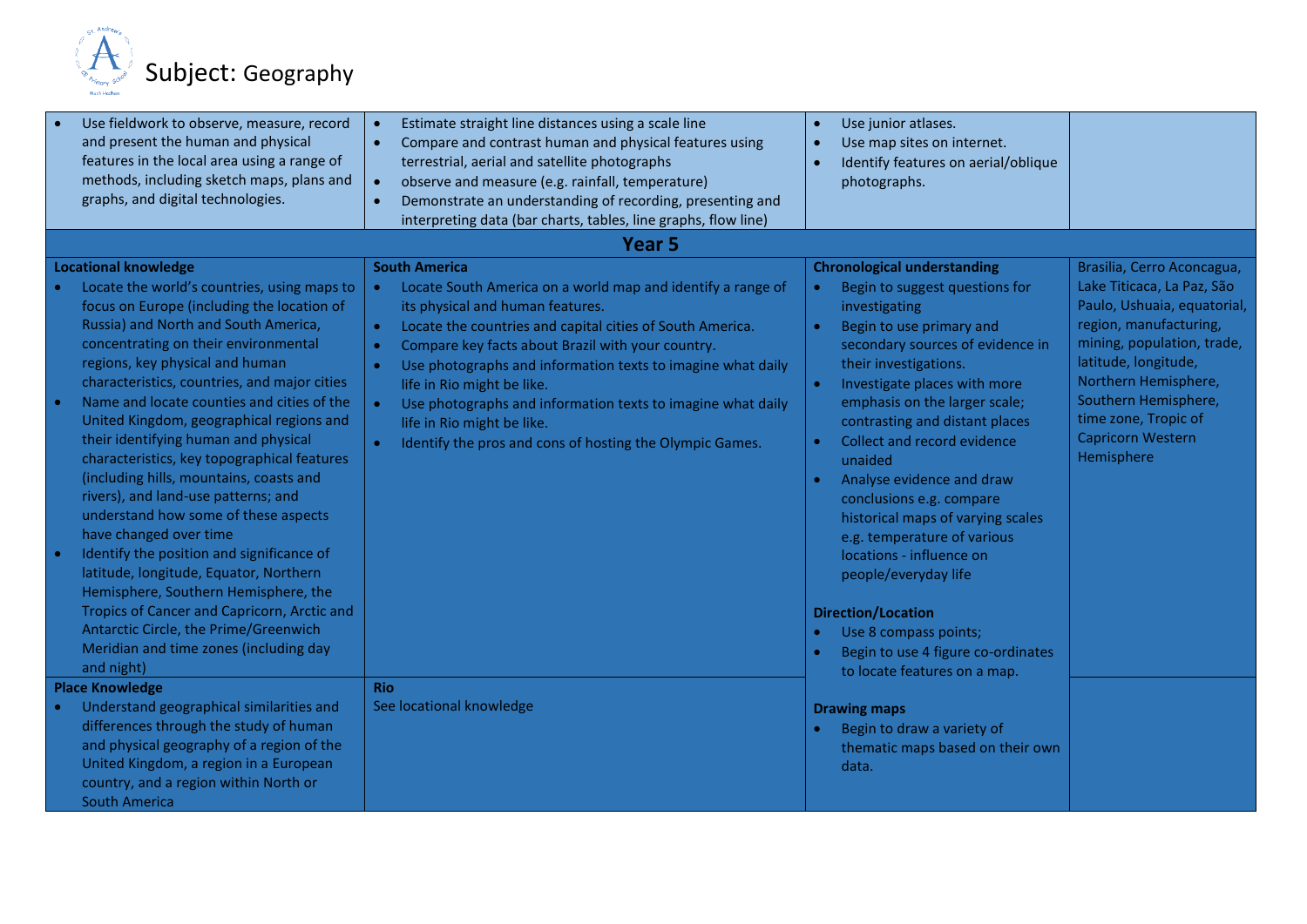

| <b>Human and Physical Geography</b>                                                      | <b>Climate Zones</b>                                                      | <b>Representation</b>                                                         | Cairo (Egypt), London                            |
|------------------------------------------------------------------------------------------|---------------------------------------------------------------------------|-------------------------------------------------------------------------------|--------------------------------------------------|
| Describe and understand key aspects of                                                   | Identify the different lines of latitude and explain how latitude         | Draw a sketch map using symbols<br>$\bullet$                                  | (UK), Manaus (Brazil),                           |
| physical geography, including: climate                                                   | is linked to climate.                                                     | and a key;                                                                    | Nuuk (Greenland),                                |
| zones, biomes and vegetation belts, rivers,                                              | Locate different climate zones and explore the differences<br>$\bullet$   | Use/recognise OS map symbols.<br>$\bullet$                                    | Santiago (Chile), Seville                        |
| mountains, volcanoes and earthquakes,                                                    | between the Northern and Southern Hemispheres.                            |                                                                               | (Spain), axis,                                   |
| and the water cycle                                                                      | Compare temperate and tropical climates.<br>$\bullet$                     | <b>Using maps</b>                                                             | meteorologist, orbit,                            |
| Describe and understand key aspects of:                                                  | Explore weather patterns within a climate zone.<br>$\bullet$              | Compare maps with aerial                                                      | precipitation (KS1 snow,                         |
| human geography, including: types of                                                     | Identify the characteristics of each climate zone.<br>$\bullet$           | photographs.                                                                  | rain), temperature,<br>weather station, Equator, |
| settlement and land use, economic activity                                               |                                                                           | Select a map with aerial                                                      | latitude, map index,                             |
| including trade links, and the distribution<br>of natural resources including energy,    | Types of settlements and land use                                         | photographs.                                                                  | Northern Hemisphere,                             |
| food, minerals and water                                                                 |                                                                           | Select a map for a specific<br>$\bullet$<br>purpose. (E.g. Pick atlas to find | North Pole, Southern                             |
|                                                                                          |                                                                           | Taiwan, OS map to find local                                                  | Hemisphere, South Pole                           |
| <b>Geographical skills and fieldwork</b>                                                 | Using a range of maps, atlases, digital online mapping and                | village.)                                                                     | Weather maps, climate                            |
| Use maps, atlases, globes and                                                            | data retrieval (e.g. google earth) locate countries and capitals          | Begin to use atlases to find out<br>$\bullet$                                 | maps, thematic maps,                             |
| digital/computer mapping to locate                                                       | from around the world including the northern and southern                 | about other features of places.                                               | spot heights, pie charts,                        |
| countries and describe features studied -                                                | hemisphere.                                                               | (e.g. find wettest part of the                                                | climate graphs, north-west                       |
| all                                                                                      | Using an Ordnance Survey map 1:25,000;<br>$\bullet$                       | world)                                                                        | etc, scale line, digital                         |
| Use the eight points of a compass, four and                                              | Classify a range of OS symbols and key                                    |                                                                               | online mapping and data                          |
| six-figure grid references, symbols and key                                              | Six figure grid references<br>$\bullet$                                   | <b>Scale/Distance</b>                                                         | retrieval (google earth),                        |
| (including the use of Ordnance Survey                                                    | Estimate height using contour lines<br>$\bullet$                          | Measure straight line distance on                                             | OS maps                                          |
| maps) to build their knowledge of the                                                    | Understand the eight points of a compass<br>$\bullet$                     | a plan.                                                                       |                                                  |
| United Kingdom and the wider world                                                       | Calculate straight line distance using a scale line<br>$\bullet$          | Find/recognise places on maps of                                              |                                                  |
| Use fieldwork to observe, measure, record                                                | Use terrestrial, aerial and satellite photographs to identify<br><b>C</b> | different scales. (E.g. river Nile.)                                          |                                                  |
| and present the human and physical                                                       | geographical features                                                     |                                                                               |                                                  |
| features in the local area using a range of<br>methods, including sketch maps, plans and | observe and measure (e.g. rainfall, temperature)                          | <b>Perspective</b>                                                            |                                                  |
| graphs, and digital technologies.                                                        | Demonstrate an understanding of recording, presenting,                    | Draw a plan view map with some<br>$\bullet$                                   |                                                  |
|                                                                                          | interpreting and evaluating data (pie charts, climate graphs)             | accuracy.                                                                     |                                                  |
|                                                                                          |                                                                           | <b>Map knowledge</b>                                                          |                                                  |
|                                                                                          |                                                                           | Identify significant places and                                               |                                                  |
|                                                                                          |                                                                           | environments                                                                  |                                                  |
|                                                                                          |                                                                           |                                                                               |                                                  |
|                                                                                          |                                                                           | <b>Style of map</b>                                                           |                                                  |
|                                                                                          |                                                                           | Use index and contents page                                                   |                                                  |
|                                                                                          |                                                                           | within atlases.                                                               |                                                  |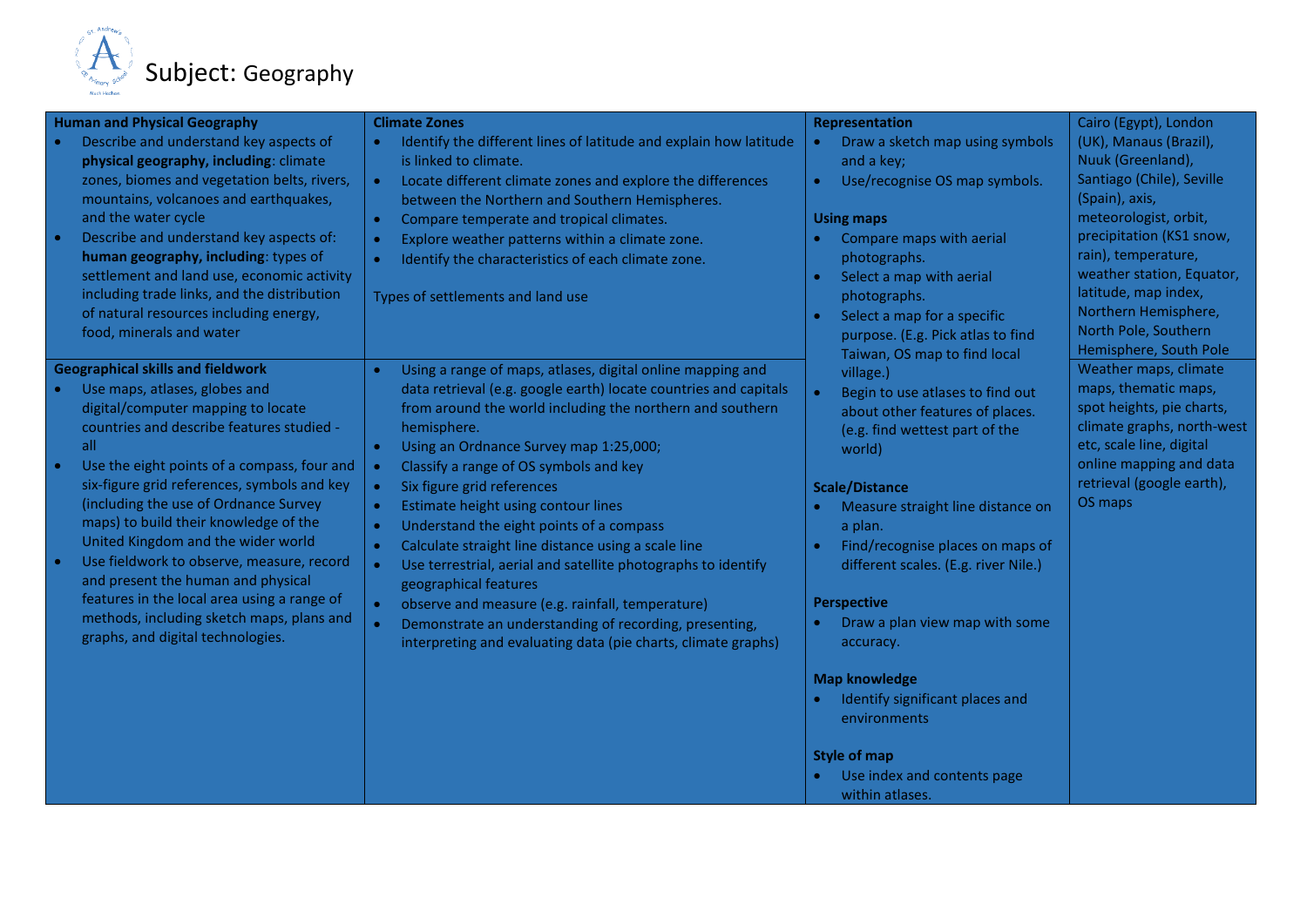

|                                                                                                                                                                                                                                                                                                                                                                                                                                                                                                                                                                                                                                                                                          |                                                                                                                                                                                                                                                                                                                                                                                                                                                                                                     |                        | Use medium scale land ranger OS                                                                                                                                                                                                                                                                                                                                                                                                                                                |                                                                                                                                                                                                                                                                          |
|------------------------------------------------------------------------------------------------------------------------------------------------------------------------------------------------------------------------------------------------------------------------------------------------------------------------------------------------------------------------------------------------------------------------------------------------------------------------------------------------------------------------------------------------------------------------------------------------------------------------------------------------------------------------------------------|-----------------------------------------------------------------------------------------------------------------------------------------------------------------------------------------------------------------------------------------------------------------------------------------------------------------------------------------------------------------------------------------------------------------------------------------------------------------------------------------------------|------------------------|--------------------------------------------------------------------------------------------------------------------------------------------------------------------------------------------------------------------------------------------------------------------------------------------------------------------------------------------------------------------------------------------------------------------------------------------------------------------------------|--------------------------------------------------------------------------------------------------------------------------------------------------------------------------------------------------------------------------------------------------------------------------|
|                                                                                                                                                                                                                                                                                                                                                                                                                                                                                                                                                                                                                                                                                          |                                                                                                                                                                                                                                                                                                                                                                                                                                                                                                     |                        | maps.                                                                                                                                                                                                                                                                                                                                                                                                                                                                          |                                                                                                                                                                                                                                                                          |
|                                                                                                                                                                                                                                                                                                                                                                                                                                                                                                                                                                                                                                                                                          | Year <sub>6</sub>                                                                                                                                                                                                                                                                                                                                                                                                                                                                                   |                        |                                                                                                                                                                                                                                                                                                                                                                                                                                                                                |                                                                                                                                                                                                                                                                          |
| <b>Locational knowledge</b>                                                                                                                                                                                                                                                                                                                                                                                                                                                                                                                                                                                                                                                              | <b>North America</b>                                                                                                                                                                                                                                                                                                                                                                                                                                                                                |                        | <b>Chronological understanding</b>                                                                                                                                                                                                                                                                                                                                                                                                                                             | The Caribbean, Central                                                                                                                                                                                                                                                   |
| Locate the world's countries, using maps to<br>focus on Europe (including the location of<br>Russia) and North and South America,<br>concentrating on their environmental<br>regions, key physical and human<br>characteristics, countries, and major cities<br>Name and locate counties and cities of the<br>United Kingdom, geographical regions and<br>their identifying human and physical<br>characteristics, key topographical features<br>(including hills, mountains, coasts and<br>rivers), and land-use patterns; and<br>understand how some of these aspects<br>have changed over time<br>Identify the position and significance of<br>latitude, longitude, Equator, Northern | Locate North America on a world map and explore the<br>$\bullet$<br>landscape.<br>Identify countries within North America and states within the<br>$\bullet$<br>USA.<br>Explore the physical geography of the Rockies.<br>$\bullet$<br>Describe the physical geography of Mount St Helens and the<br>$\bullet$<br>impact it has had on the surrounding area.<br>Compare the landscapes of different US states.<br>$\bullet$<br>Compare New York State, New York City and where I live.<br>$\bullet$ | $\bullet$<br>$\bullet$ | <b>Suggest questions for investigating</b><br>Use primary and secondary<br>sources of evidence in their<br>investigations.<br>Investigate places with more<br>emphasis on the larger scale;<br>contrasting and distant places<br>Collect and record evidence<br>unaided<br>Analyse evidence and draw<br>conclusions e.g. from field work<br>data on land use comparing land<br>use/temperature, look at patterns<br>and explain reasons behind it<br><b>Direction/Location</b> | America, Denali, Great<br>Lakes, Mississippi River,<br>North America, landscape,<br>location, mountain range,<br>rural, state, urban,<br>latitude, longitude,<br>Northern Hemisphere,<br>north-east, north-west,<br>south-east, south-west,<br><b>Western Hemisphere</b> |
| Hemisphere, Southern Hemisphere, the<br>Tropics of Cancer and Capricorn, Arctic and<br>Antarctic Circle, the Prime/Greenwich<br>Meridian and time zones (including day<br>and night)                                                                                                                                                                                                                                                                                                                                                                                                                                                                                                     |                                                                                                                                                                                                                                                                                                                                                                                                                                                                                                     |                        | Use 8 compass points confidently<br>and accurately;<br>Use 4 figure co-ordinates<br>confidently to locate features on a<br>map.                                                                                                                                                                                                                                                                                                                                                |                                                                                                                                                                                                                                                                          |
| <b>Place Knowledge</b>                                                                                                                                                                                                                                                                                                                                                                                                                                                                                                                                                                                                                                                                   | <b>Rockies</b>                                                                                                                                                                                                                                                                                                                                                                                                                                                                                      |                        | Begin to use 6 figure grid refs; use                                                                                                                                                                                                                                                                                                                                                                                                                                           |                                                                                                                                                                                                                                                                          |
| Understand geographical similarities and<br>differences through the study of human<br>and physical geography of a region of the                                                                                                                                                                                                                                                                                                                                                                                                                                                                                                                                                          | See locational knowledge<br><b>Purbeck</b>                                                                                                                                                                                                                                                                                                                                                                                                                                                          |                        | latitude and longitude on atlas<br>maps.                                                                                                                                                                                                                                                                                                                                                                                                                                       |                                                                                                                                                                                                                                                                          |
| United Kingdom, a region in a European<br>country, and a region within North or<br><b>South America</b>                                                                                                                                                                                                                                                                                                                                                                                                                                                                                                                                                                                  | See human and physical geography                                                                                                                                                                                                                                                                                                                                                                                                                                                                    |                        | <b>Drawing maps</b><br>Draw a variety of thematic maps<br>based on their own data.                                                                                                                                                                                                                                                                                                                                                                                             |                                                                                                                                                                                                                                                                          |
| <b>Human and Physical Geography</b>                                                                                                                                                                                                                                                                                                                                                                                                                                                                                                                                                                                                                                                      | <b>Coasts</b>                                                                                                                                                                                                                                                                                                                                                                                                                                                                                       |                        | Begin to draw plans of increasing                                                                                                                                                                                                                                                                                                                                                                                                                                              |                                                                                                                                                                                                                                                                          |
| Describe and understand key aspects of<br>physical geography, including: climate<br>zones, biomes and vegetation belts, rivers,                                                                                                                                                                                                                                                                                                                                                                                                                                                                                                                                                          | Coastal areas are constantly changing due to natural and<br>human factors.                                                                                                                                                                                                                                                                                                                                                                                                                          |                        | complexity.                                                                                                                                                                                                                                                                                                                                                                                                                                                                    |                                                                                                                                                                                                                                                                          |